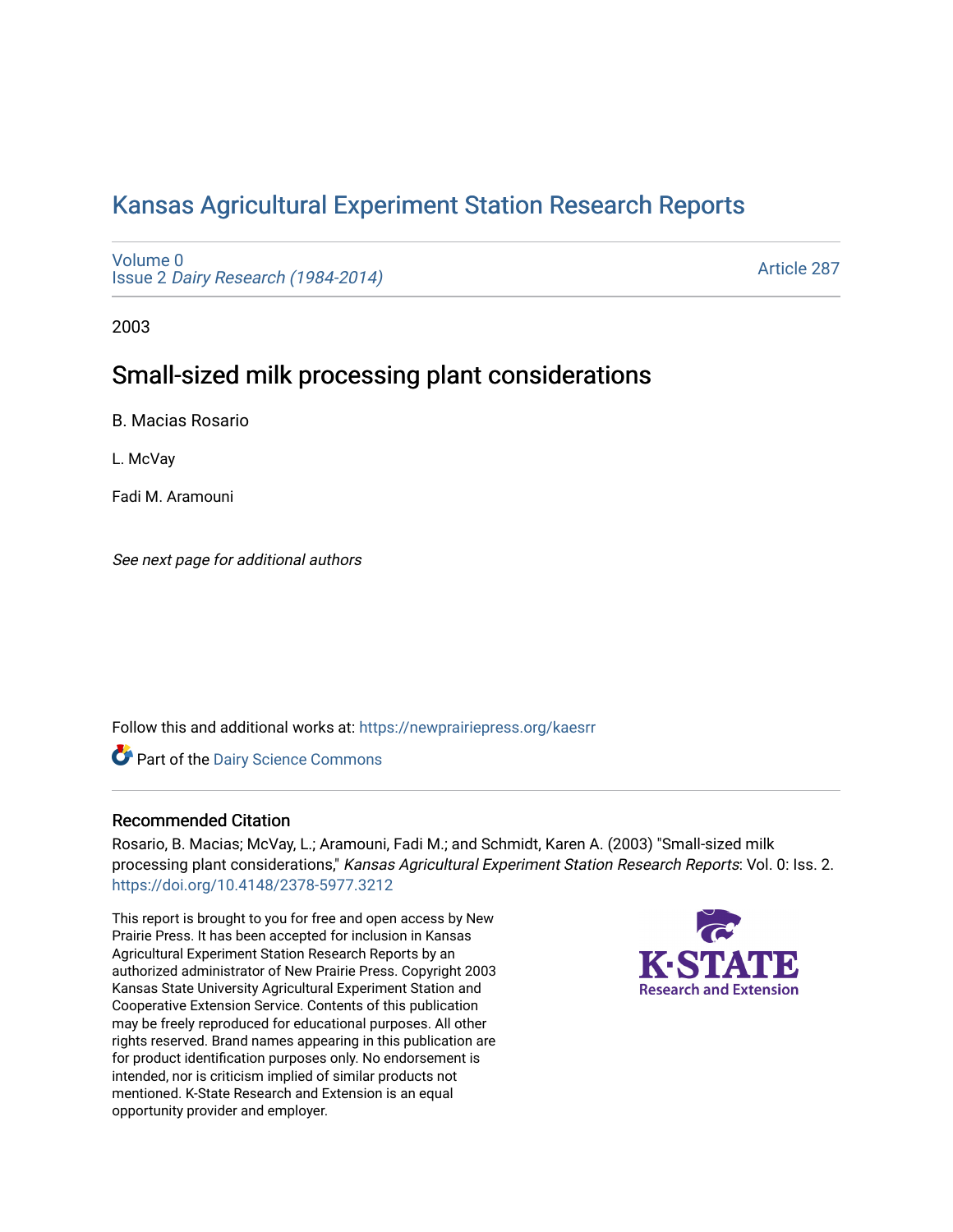# Small-sized milk processing plant considerations

# **Abstract**

Milk is widely considered one of the world's most valuable foods. As a raw material, it is available in various forms, and is found in an ever-increasing variety of nutritional products. Milk is a complex biological fluid consisting of the following components: water (87.4%), sugar or lactose (4.8%), fat (3.7%), protein (3.4%), minerals (0.7%), as well as minute amounts of vitamins. This document presents the standards, process needs, and labeling requirements of pasteurized fluid milk for the state of Kansas.; Dairy Day, 2003, Kansas State University, Manhattan, KS, 2003;

# Keywords

Diary Day, 2003; Kansas Agricultural Experiment Station contribution; no. 04-129-S; Report of progress (Kansas State University. Agricultural Experiment Station and Cooperative Extension Service); 919; Dairy; Raw milk standards; Processed milk standards; Processed milk equipment

# Creative Commons License



This work is licensed under a [Creative Commons Attribution 4.0 License](https://creativecommons.org/licenses/by/4.0/).

# Authors

B. Macias Rosario, L. McVay, Fadi M. Aramouni, and Karen A. Schmidt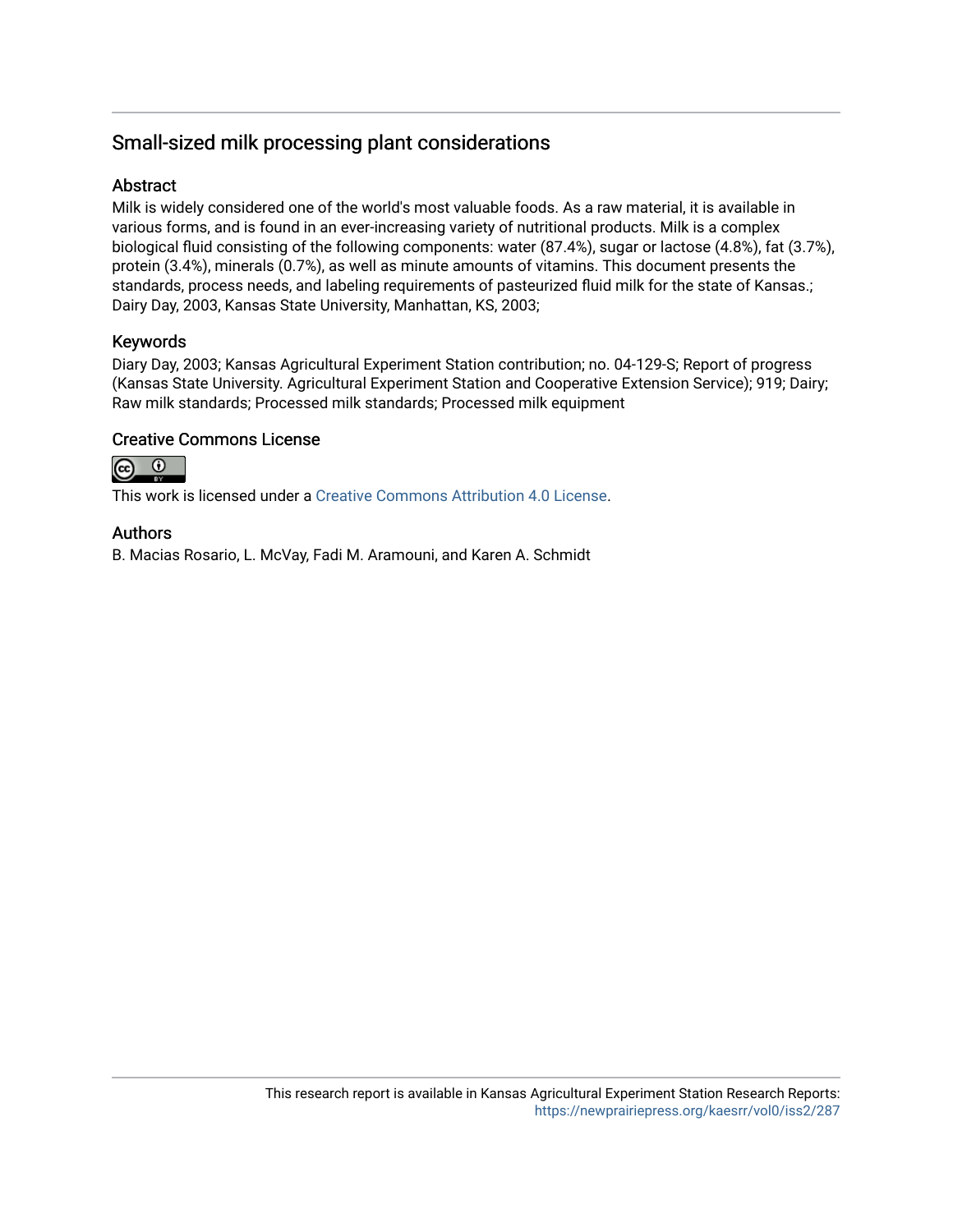#### **SMALL-SIZED MILK PROCESSING PLANT CONSIDERATIONS**

*B. Macias Rosario, L. McVay, F. Aramouni, and K.A. Schmidt* 

### **Summary**

 Milk is widely considered one of the world's most valuable foods. As a raw material, it is available in various forms, and is found in an ever-increasing variety of nutritional products. Milk is a complex biological fluid consisting of the following components: water  $(87.4\%)$ , sugar or lactose  $(4.8\%)$ , fat (3.7%), protein (3.4%), minerals (0.7%), as well as minute amounts of vitamins. This document presents the standards, process needs, and labeling requirements of pasteurized fluid milk for the state of Kansas.

(Key Words: Raw Milk Standards, Processed Milk Standards, Processed Milk Equipment)

#### **Raw and Pasteurized Milk Standards**

 The federal Food and Drug Administration (FDA) and Pasteurized Milk Ordinance (PMO) are resources for the published standards for raw and pasteurized milk that every milk producer and processor must know and follow in manufacturing fluid milk. Chemical, bacteriological, temperature, and sanitation criteria set for fluid milk are shown in Table 1. Each of the preceding attributes is described briefly below.

#### **Antibiotics**

 All raw milk must be screened for presence of antibiotics before any process schedule, and all raw milk that is confirmed positive for the presence of antibiotics must be destroyed in accordance with federal guidelines. Drug-residue tests, such as those to detect the presence of beta-lactam drugs, must be performed at the processing site before accepting raw milk into the premises.

#### **Bacteria**

 As bacterial types and counts are indicators of animal health, sanitation practices, and previous temperature history, raw and pasteurized milk (for fluid consumption) has maximum bacteria counts established for quality assessment. For pasteurized milk, standards exist for the standard plate count (or total plate count), often abbreviated as SPC, and coliform counts. For raw milk, a standard only exists for the SPC. The SPC estimates the total number of aerobic bacteria present in the milk sample. Lower limits are mandated for pasteurized products, compared to raw milk. Milk processors may establish standards that are stricter than federal mandates. Stricter standards are especially important for milk products with extended shelf life.

 Coliform counts are an index of the level of sanitation and water quality used throughout milk handling and processing. Presence of a significant number of coliform bacteria in milk indicates unsanitary conditions and practices during raw milk production or milk processing and packaging.

#### **Composition**

 Pasteurized milk, according to the Code of Federal Regulations (CFR), shall contain not less than 8.25% milk-solids-not-fat and not less than 3.25% milk fat. Typically a producer may receive premiums for milk that contains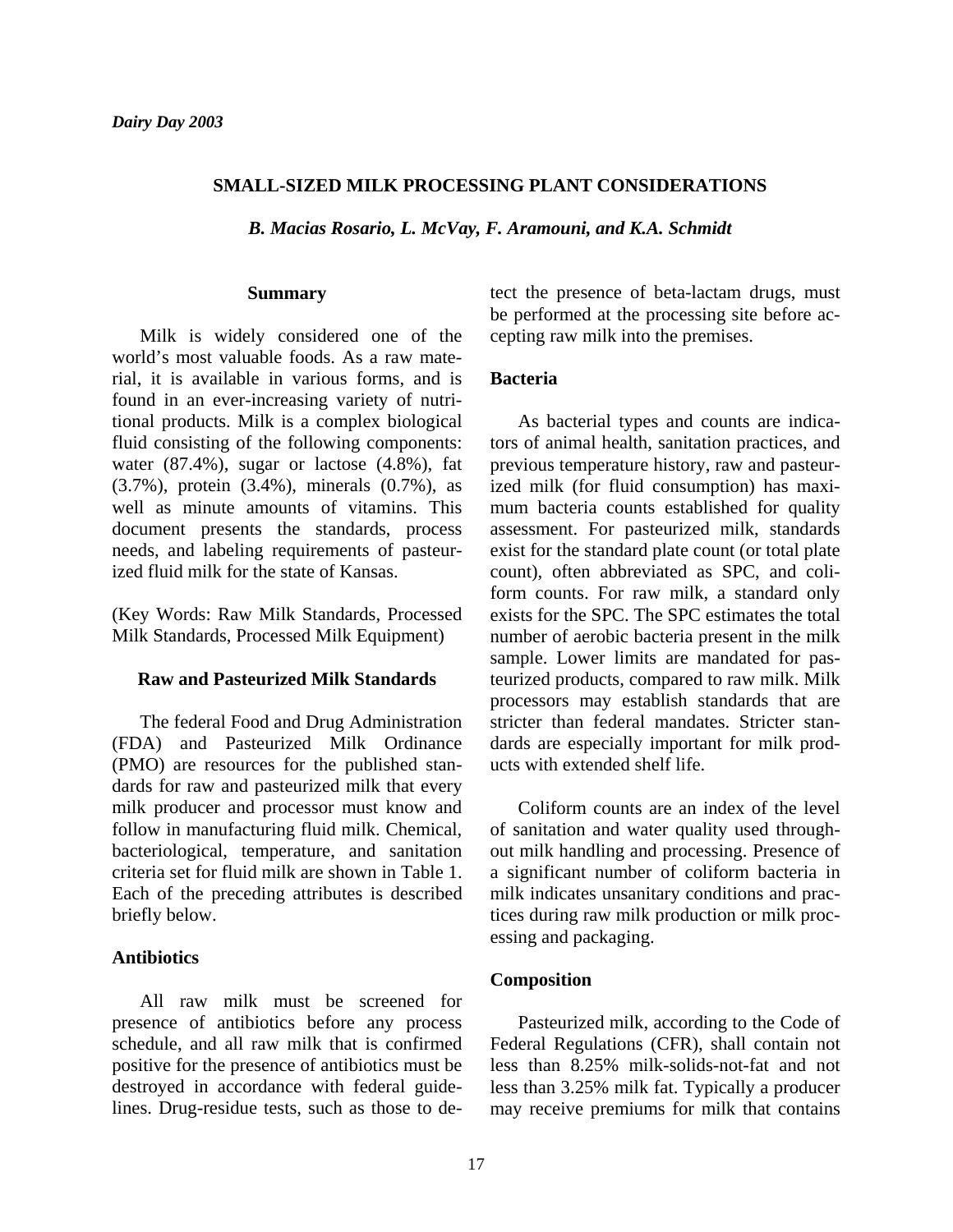greater amounts of some components (e.g., milk fat and protein).

#### **Somatic Cell Count**

 Somatic cell counts (SCC) are used as a measure of milk quality. High levels of SCC in raw milk indicate abnormal or reduced quality milk that may be caused by mastitis. Milk producers normally rely on SCC to help ensure a quality product. Thus SCC are monitored to assure compliance with federal and state milk quality standards.

#### **Temperature**

 Raw milk temperature before processing should never exceed 45°F, excepting for specific conditions that are described in the PMO. Once milk is pasteurized, temperatures are not to exceed 45°F during storage and distribution. Microbial growth is directly related to temperature, as well as most enzymatic reactions. To preserve and maintain milk quality, activities of microbial growth and enzymatic reactions must be minimized.

#### **Milk Microbiology**

 Raw milk is virtually sterile when it leaves the udder. Beyond this stage of milk production, microbial contamination generally occurs from two main sources: the udder and the surfaces of milk handling and storage equipment. Cow health, hygiene, and environment, as well as the cleaning and sanitizing practices, influence the number and type of microorganisms found in raw milk. Equally important are storage temperature and time that may allow microbial contaminants to multiply and increase in numbers. Typical types of microorganisms found in milk include pathogens (those that can cause disease), coliforms, lactic acid bacteria (those that efficiently use lactose as a sugar source), and psychrotrophic bacteria (those that can grow at 32 to 50°F).

 The degree of cleanliness of the milking system probably influences the total bulk milk bacteria count as much, if not more, than any other factor. Cleaning is done to remove residual soil from the equipment, and a subsequent sanitizer cycle will reduce microbial loads to very low levels if done properly. However, if cleaning and sanitizing procedures are not optimized or efficient, microorganisms can grow on the residual soil on the surfaces and be available to "contaminate" other milk as it passes over these dirty or contaminated surfaces. Minimizing these microbial reservoirs prevents bacteria from growing to significant levels in the bulk tank during the storage period on the farm or the dairy plant. The longer the milk is held before processing, the greater the chance that psychrotrophs will increase in numbers. However, milk produced under ideal conditions usually has an initial psychrotroph population of less than 10% of the total bulk tank count (SPC). Under conditions of poor cooling (temperatures greater than  $45^{\circ}$ F), most bacteria are able to grow rapidly in raw milk. Depending upon the temperature, some bacteria may double in number every 30 minutes.

# **Milk Processing Basics**

 Processing of fluid milk involves the primary steps of separation, pasteurization, homogenization, packaging, and distribution. A flow diagram of fluid milk processing is shown in Figure 1. Each step will be briefly discussed.

Upon arrival at the plant, raw milk is tested to ensure that regulatory and company quality standards are met. Once the milk has been "accepted" i.e., normally free of antibiotics, contains the minimum fat and solids contents, has no off-flavors and odors, and falls within the appropriate acidity range, it is transferred into a raw milk storage tank. It must be processed within 72 hours of arrival at the plant.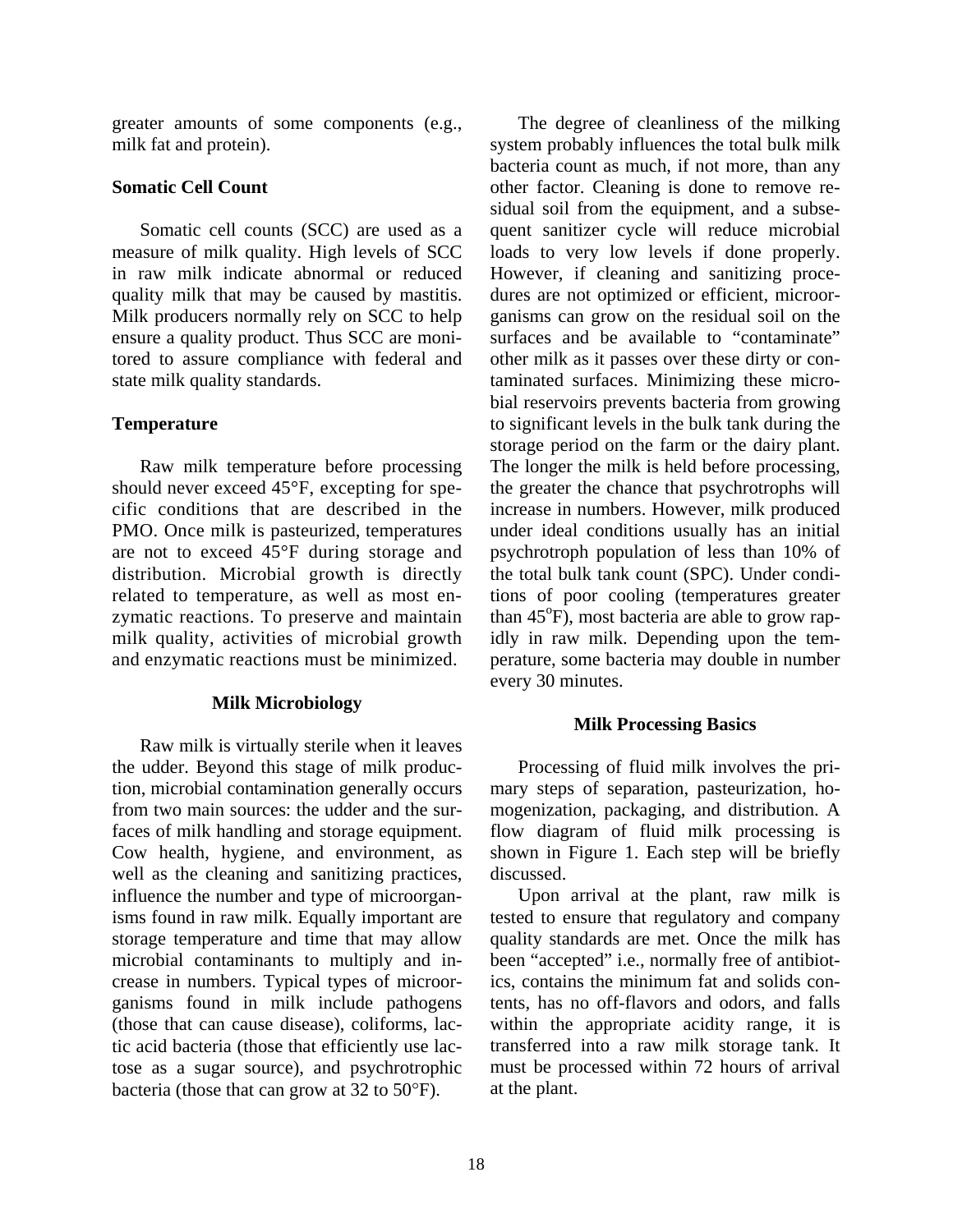The next process step is separation, where continuous flow centrifugation separates the fat phase (cream) from the nonfat phase (skim). The cream and skim fractions are recombined or the separator is adjusted to produce a "milk stream" that meets the desired milk fat content, i.e., whole, reduced/low fat and nonfat milks (Table 2).

 After milk fat is adjusted to its desired fat percentage, milk is pasteurized, a process that combines heat and time to inactivate all pathogenic bacteria. Batch pasteurization is allowed if all federal and state requirements are met. Most of these requirements address equipment design and operation to ensure that heat and hold functions occur properly. A batch pasteurizer consists of a jacketed vat surrounded by either circulating water, steam, or heating coils. The milk is heated to 145°F and held at that temperature for a minimum of 30 minutes. A cutaway picture of a batch pasteurizer is depicted in Figure 2. If milk is batch pasteurized, it must be cooled quickly to maintain quality. However, the most commonly used pasteurization method in the United States is the high temperature short time (HTST) process. HTST pasteurization is a continuous, enclosed system capable of heating milk to a minimum of 161°F and holding it for a minimum of 15 seconds. Within the same system, milk is cooled relatively quickly (45 to 90 seconds) to below 40°F. The HTST is shown in Figure 3.

 If milk is batch pasteurized, homogenization occurs after pasteurization. However in most HTST systems, homogenization is a component of the HTST, as raw or pasteurized milk can be pumped directly to the homogenizer and then back to the HTST without exposure to outside influences, thus reducing the risk of microbial contamination. Homogenization is a pressure treatment that reduces diameters of milk fat globules to sizes so small that fat globules no longer coalesce (i.e., cream) to a noticeable extent during normal refrigerated storage.

 In either pasteurization process one of the last process steps is to fill containers with pasteurized milk. In most cases, milk will be pumped into a "filling machine" where cooled, pasteurized milk is packaged into cartons, sealed, and code-dated. The packaged milk should be stored at 38°F or lower until shipment to retail or wholesale stores. A wide variety of fillers and containers can be selected to package milk; however, the bottom line selection criteria should be based on safety and consumer needs. The container must protect the product from undesirable contamination and chemical reactions, and should meet consumer demands (e.g., re-closable, size, weight, etc.). Provided the appropriate package is selected, high quality milk should be acceptable for up to 14 days when maintained at cold temperatures throughout distribution and storage. This 14-day period is known as shelf life.

 Shelf life is an important indicator of the quality of milk processing. Even when pasteurized milk has been heated to a minimum of 161°F for 15 seconds (or 145°F for 30 minutes for equivalent bacteria kill), and subsequently packaged under clean and sanitized conditions, some bacteria survive pasteurization. These bacteria can cause milk spoilage in about 14 days, despite refrigeration. Pasteurized milk should be stored at 34 to 38°F. Under ideal refrigeration, most containers of pasteurized milk will remain fresh 2 to 5 days after the labeled sell-by date. Once opened, milk should be consumed as soon as possible for best quality and taste.

 In the United States, most pasteurized milk is fortified with vitamin D, and reduced/lowfat and nonfat milk is fortified with vitamins A and D. If vitamins are added, their quantities must meet federal guidelines for vitamin A content (not less than 2000 I.U./quart) and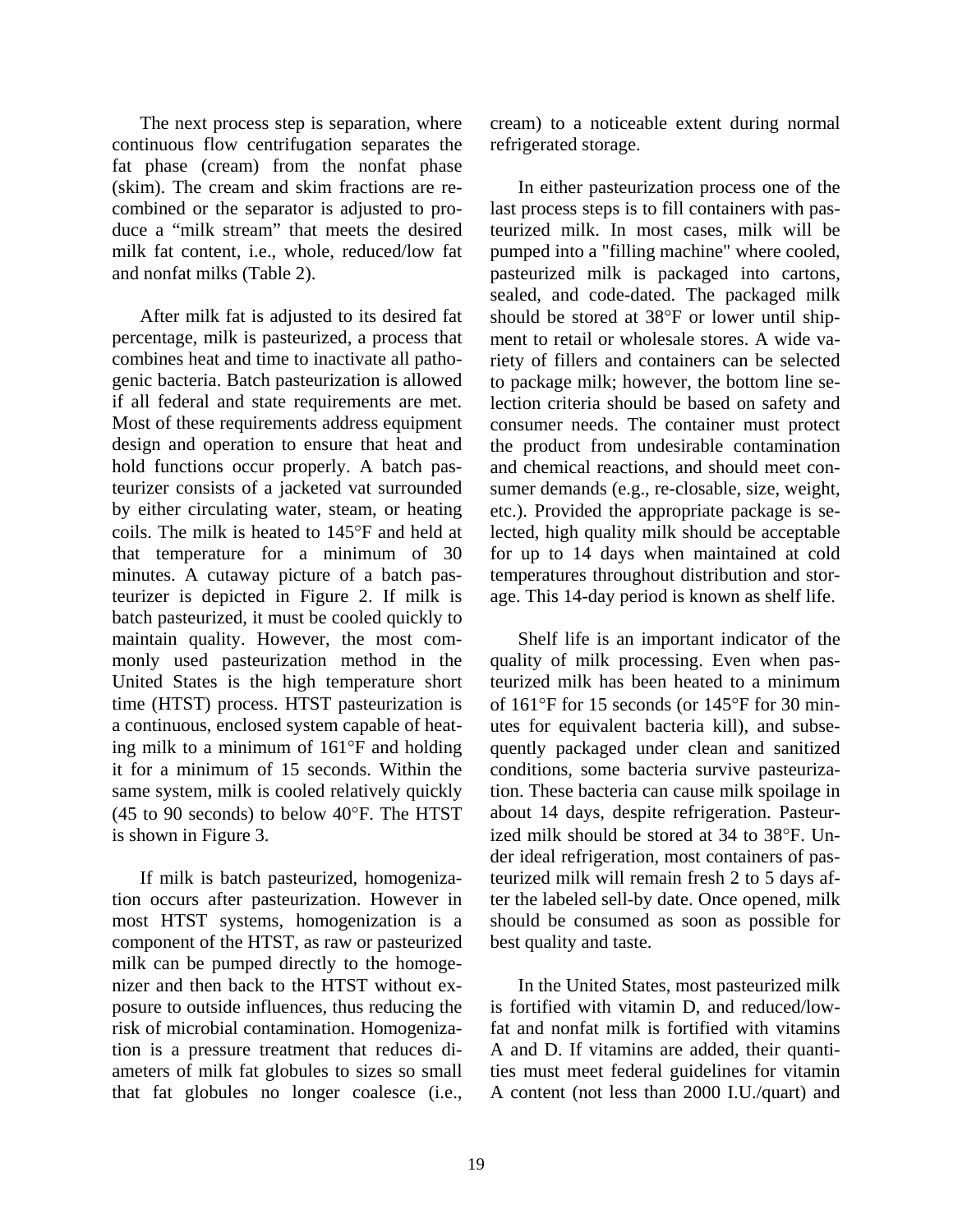Vitamin D content (not less than 400 I.U./quart). This may be considered an additional process step, depending on how and when vitamins are added.

# **Milk Processing Equipment**

 In order to process milk properly, all equipment and utensils used during processing, storing, and pumping must meet specific standards that are outlined in the PMO. For example, all multi-use containers, equipment, and utensils used in milk handling, storage, or transportation should be made of smooth, nonabsorbent, corrosion-resistant, nontoxic materials; constructed for easy cleaning; and kept in good repair at all times. Common materials that meet these requirements are stainless steel; equally corrosion-resistant, nontoxic metal; heat-resistant glass or plastic; and rubber. All of these materials are relatively inert, and resistant to scoring, chipping, and distorting under normal use.

### **Milk Labeling**

 Labeling is an important part of food production, especially for milk, because the label provides information for consumer choice. Milk labeling is regulated by the FDA, and milk and milk products must comply with labeling and nomenclature requirements set in the CFR and the Nutrition Labeling and Education Act (NLEA) of 1990. Two main issues of concern exist for the fluid milk packaging in the United States: 1) Principal Display Panel, and 2) Nutritional Facts. For further information about labeling requirements, CFR Title 21 reviews the requirements for specific food products, including fluid milk products. An example of nutritional labeling for Kansas State University's 2% reduced fat milk is shown in Figure 4. The label is intended to help consumers make choices and provide essential data concerning nutrient content.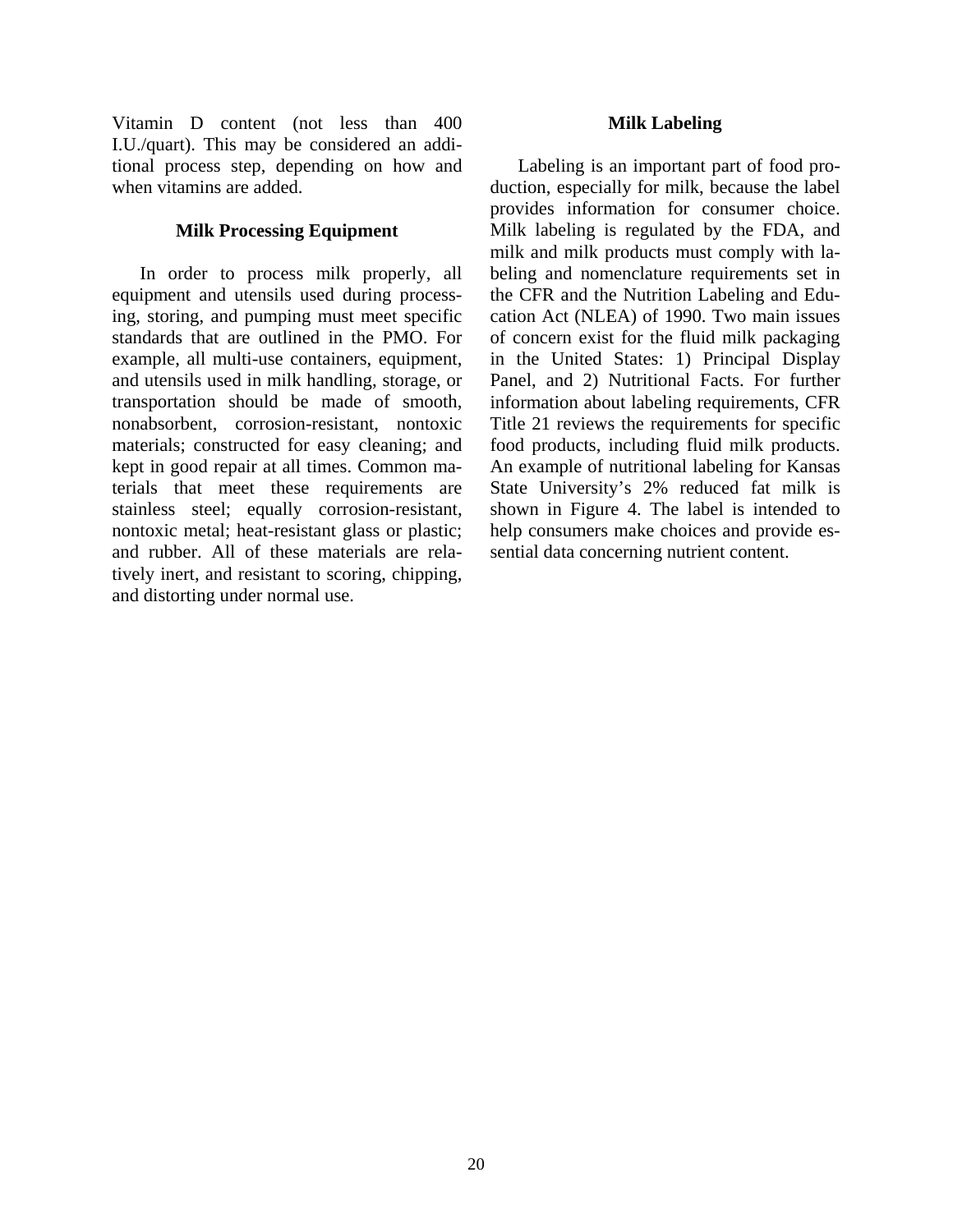| Attribute                            | Raw Milk Standard                                                                                                                                                           | <b>Pasteurized Milk Standard</b>         |
|--------------------------------------|-----------------------------------------------------------------------------------------------------------------------------------------------------------------------------|------------------------------------------|
| Antibiotic presence                  | No positive results on drug residue                                                                                                                                         | No positive results on drug residue      |
|                                      | detection methods prescribed in the                                                                                                                                         | detection methods prescribed in the      |
|                                      | <b>PMO</b>                                                                                                                                                                  | <b>PMO</b>                               |
| <b>Bacteria Counts</b>               |                                                                                                                                                                             |                                          |
| <b>Standard Plate Count</b>          | Individual producer milk must not<br>exceed 100,000 CFU/ml before com-<br>mingling with milk. Not to exceed<br>300,000 CFU/ml as commingled milk<br>prior to pasteurization | $<$ 20,000 CFU/ml                        |
| Coliform                             | Not applicable                                                                                                                                                              | $\leq 10$ CFU/ml                         |
| Composition<br>Fat<br>Solids not Fat |                                                                                                                                                                             | 3.25 %<br>8.25 %                         |
| <b>Somatic Cell Counts</b>           | Individual producer milk must not<br>exceed 750,000 CFU/ml                                                                                                                  |                                          |
| Temperature                          | Cooled to $45^{\circ}$ F or less within 2 hours<br>after milking, provided that the blend<br>temperature after the first and subse-<br>quent milking does not exceed 50°F   | Cooled and maintained to 45°F or<br>less |
|                                      |                                                                                                                                                                             |                                          |

| Table 1. Chemical, Bacteriological, and Temperature Standards for Raw and Pasteurized Milk |
|--------------------------------------------------------------------------------------------|
| Adapted From the Pasteurized Milk Ordinance (PMO) for Grade "A" Compliance"                |

<sup>1</sup>Anon. 1999. Grade "A" Pasteurized Milk Ordinance. U.S. Public Health Service, p #19.

| Table 2. Federal Standards for the Fat and Solids-Non-Fat Contents of Pasteurized Milk <sup>1</sup> |  |  |
|-----------------------------------------------------------------------------------------------------|--|--|
|                                                                                                     |  |  |

| Product                | Fat content (%) | Solids-nonfat $(\%)$ |
|------------------------|-----------------|----------------------|
| Whole milk             | 3.25            | 8.25                 |
| Reduced fat or 2% milk | 2.0             | 8.25                 |
| Low fat or 1% milk     | 1.0             | 8.25                 |
| Fat free or Skim milk  | Less than $0.5$ | 825                  |

<sup>1</sup>U.S. Food and Drug Administration, 2003.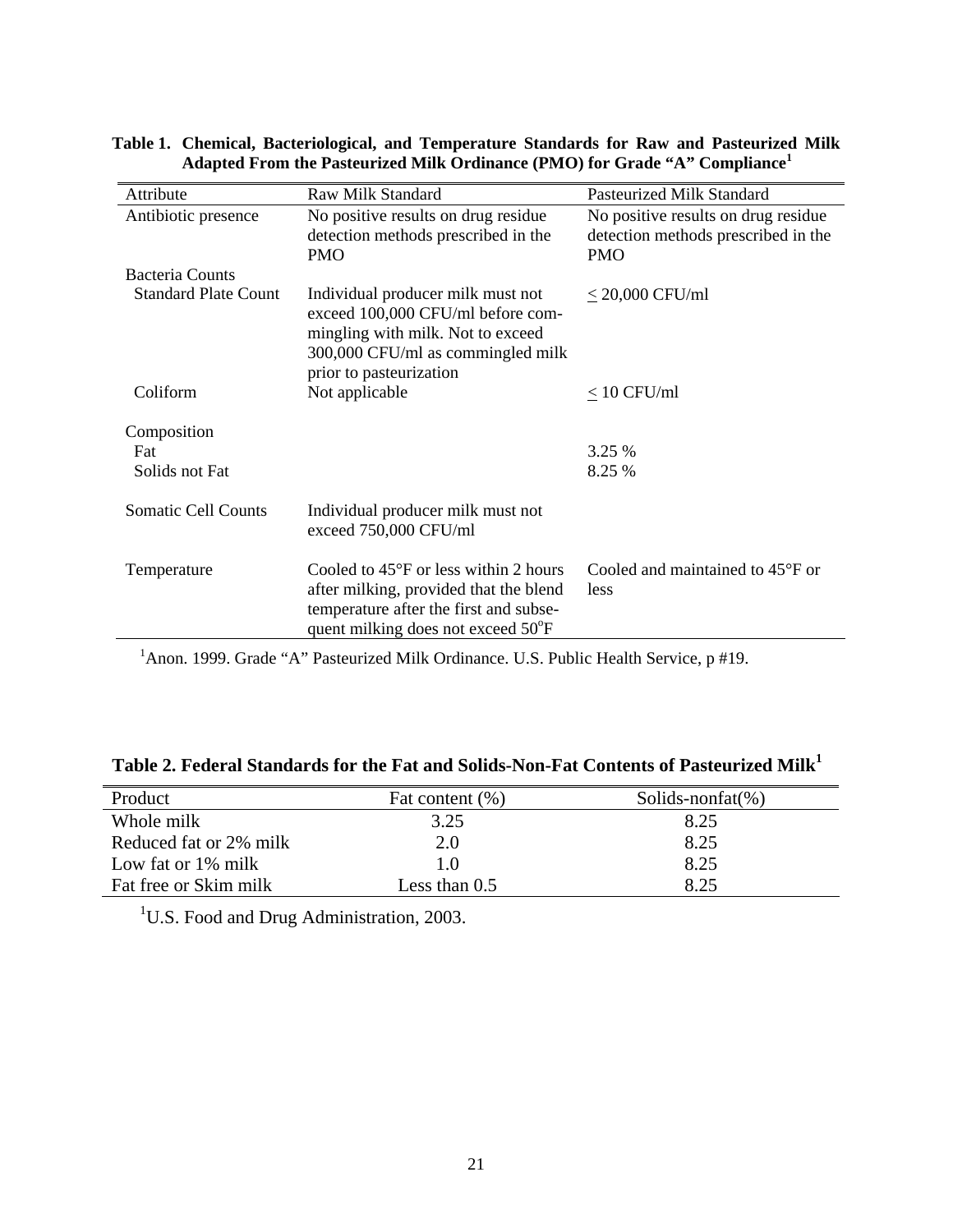

# **Figure 1**. **Milk Processing Flow Diagram**.

(adapted from: http://www.foodsci.uoguelph.ca/dairyedu/fluid.html)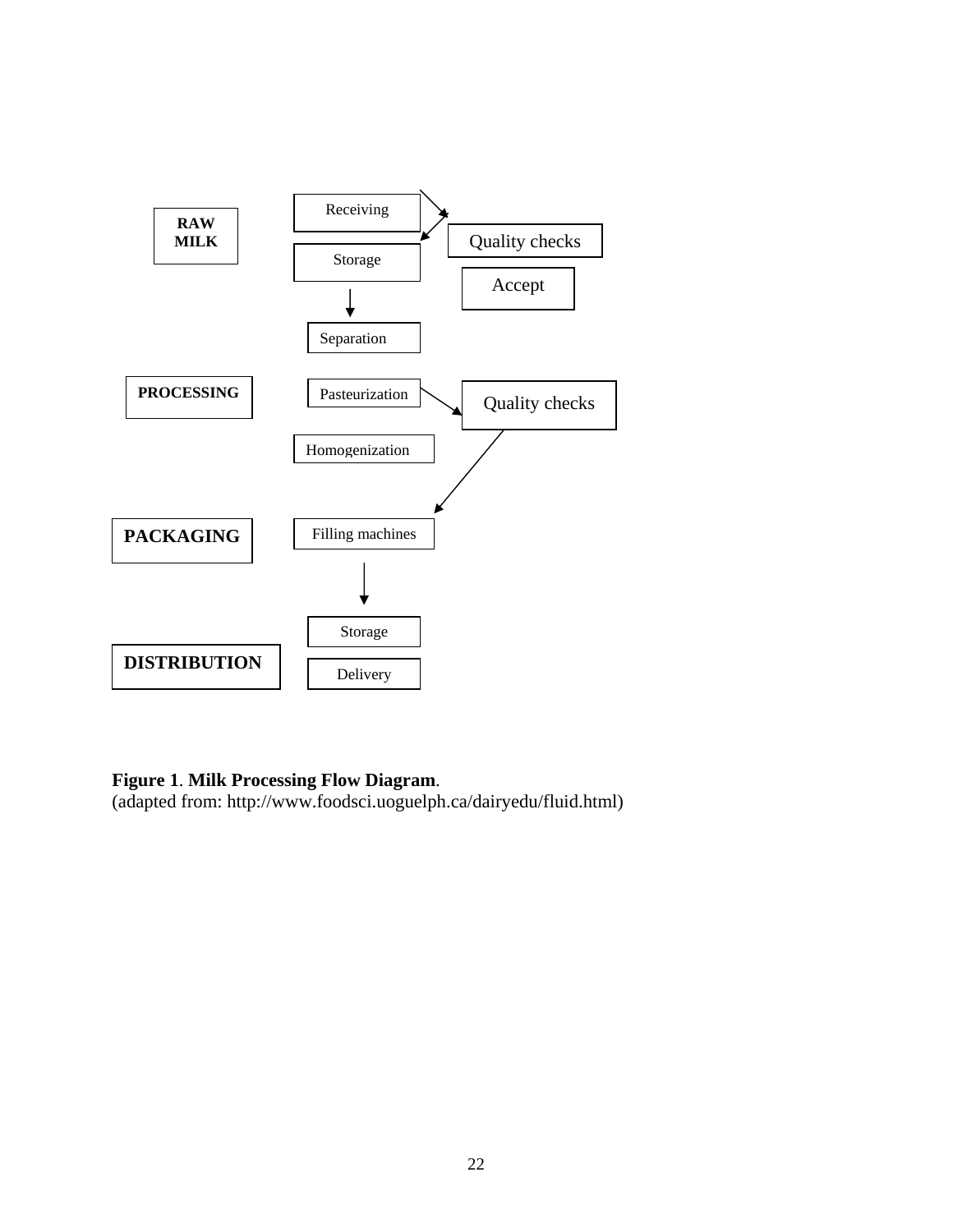

**Figure 2. Batch Pasteurizer**. (http://www.foodsci.uoguelph.ca/dairyedu/pasteurization.html).



**Figure 3. High Temperature Short Time Pasteurizer**. (http://www.state.ct.us/doag/regsinsp/dairy.htm)